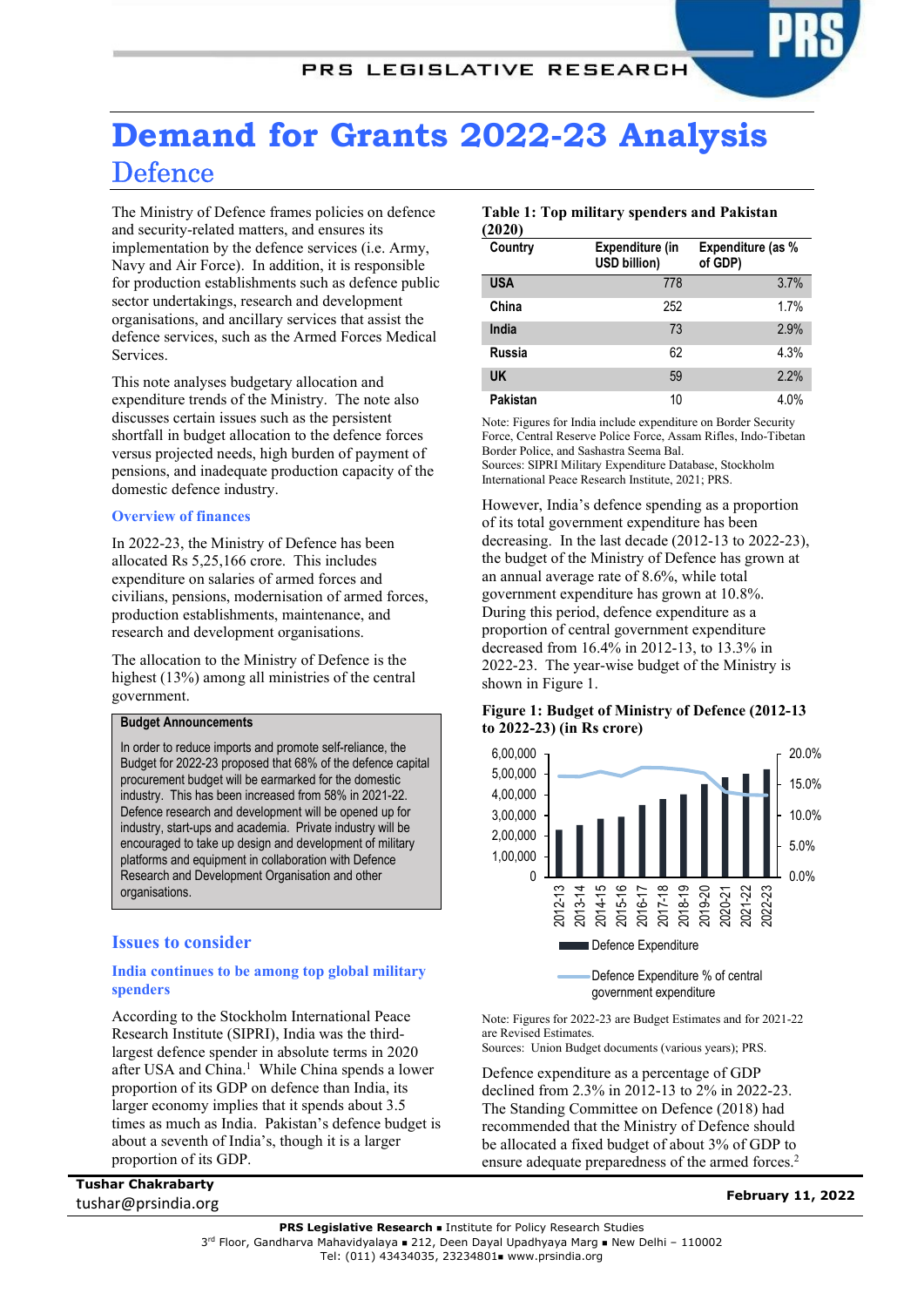## Budget allocation falls short of resource projection by armed forces

Every year the budget provides a certain amount of funds for the armed forces. This amount is allocated after determining the various needs of the forces such as acquisition of weaponry and payment of salaries and pensions. Figure 2 shows the shortfall between the amount allocated to the armed forces as compared to the projected need for funds over the last seven financial years. As can be seen in Figure 2, in all the years since 2015-16 the funds allocated to the armed forces in the budget was less than what was initially projected by the armed forces.

### Figure 2: Shortfall in budget allocation versus projected needs



Sources: 20<sup>th</sup> Report, Demands for Grants, Standing Committee on Defence; PRS.

The shortfall (in percentage) is higher for capital expenditure than for revenue expenditure. In 2021- 22, while the projected funds needed for all the three forces was estimated at Rs 4,49,508 crore, the budget allocated a sum of Rs 3,24,658 crore (28% shortfall). The shortfall for revenue expenditure and capital expenditure was 19% and 38% respectively.

#### Figure 3: Gap between actual expenditure and budget estimate of Ministry of Defence (in Rs crore)



Note: Figures for 2021-22 are based on revised estimates. Sources: Union Budget documents (various years); PRS.

Note that since 2016-17, the actual expenditure incurred by the Ministry has exceeded the budget allocations in all years, except in 2018-19. This could be due to lesser allocations made for the Ministry at the budget estimate stage as compared to its projections. In 2021-22, the actual expenditure by the Ministry is estimated to exceed the budget estimate by Rs 24,689 crore (increase of 5.2% over budget allocations).

In a memorandum submitted to the  $15<sup>th</sup>$  Finance Commission, the Ministry of Defence sought adequate funding through alternate sources for meeting its increasing requirements.<sup>3</sup> The Ministry had pointed out that budgetary allocations have declined over the years and are inadequate to fund large defence acquisitions.<sup>3</sup> For the period 2021-26, the Ministry estimated to receive Rs 9.01 lakh crore for capital outlay against the defence plan projection of Rs 17.46 lakh crore  $(48\% \text{ shortfall})$ .<sup>3</sup> It was highlighted by the Ministry that consistent shortfalls in the defence budget over a long period has led to serious capability gaps. $3$  This has compromised the operational preparedness of the three services. Lack of adequate funds has forced the use of ad-hoc mechanisms such as postponing procurements and delaying payments.<sup>3</sup>

The 15th Finance Commission recommended that the central government may constitute Modernisation Fund for Defence and Internal Security (MFDIS) to bridge the gap between projected budgetary requirements and budget allocation.<sup>3</sup> This fund will be non-lapsable. Its proceeds will be utilised for: (i) capital investment for modernisation of defence services, (ii) capital investment and modernisation of central armed police forces and state police forces. It was proposed that the fund will have four specific sources of incremental funding: (i) transfers from Consolidated Fund of India, (ii) disinvestment proceeds of defence public sector enterprises, (iii) proceeds from monetisation of surplus defence land, and (iv) proceeds of receipts from defence land likely to be transferred to state governments and for public projects in future.<sup>3</sup> The Finance Commission estimated the indicative size of the fund at Rs 2,38,354 crore over 2021-26.<sup>3</sup>

The Standing Committee on Defence (2017) noted that creation of a non-lapsable defence capital fund account is an imperative need for improving operational preparedness of the armed forces.<sup>4</sup> Creating such a fund would ensure that procurement of equipment and ammunitions is not delayed due to lack of money.<sup>4</sup> The Ministry of Finance had not agreed to creation of such a non-lapsable fund.<sup>5</sup> According to the Ministry of Finance, the amount available in the non-lapsable fund will not be  $\frac{27}{12}$   $\frac{47}{12}$   $\frac{67}{12}$   $\frac{67}{12}$   $\frac{67}{12}$   $\frac{67}{12}$   $\frac{67}{12}$   $\frac{67}{12}$   $\frac{67}{12}$   $\frac{67}{12}$   $\frac{67}{12}$   $\frac{67}{12}$   $\frac{67}{12}$   $\frac{67}{12}$   $\frac{67}{12}$   $\frac{67}{12}$   $\frac{67}{12}$   $\frac{67}{12}$   $\frac{6$ it requires sanction from the Parliament.<sup>5</sup>

> The Standing Committee on Defence (2021) was informed that a draft Cabinet note for Non-Lapsable Defence Modernisation Fund is under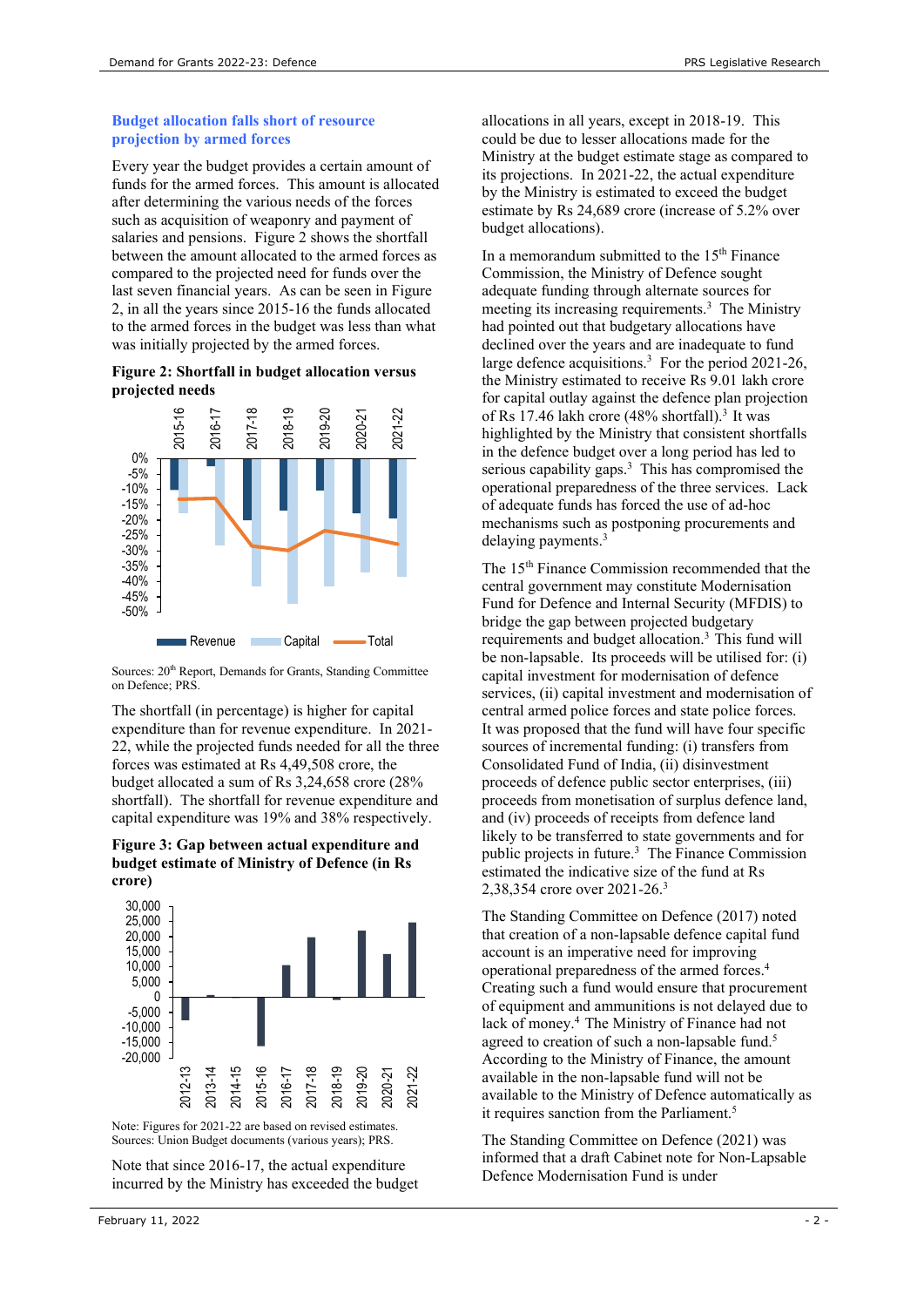consideration.<sup>6</sup> The Committee recommended that the Ministry of Defence should expedite the constitution of the non-lapsable fund.<sup>6</sup> The fund may be used exclusively for the procurement of critical defence assets at critical times.<sup>6</sup> According to media reports, the Ministry of Finance has rejected the funding pattern of the fund as recommended by the  $15<sup>th</sup>$  Finance Commission.<sup>7</sup> It is exploring new means of funding as it is of the opinion that putting money directly in a non-lapsable fund is against good parliamentary practice.<sup>7</sup>

## Composition of defence budget

In 2022-23, the allocation made to the Ministry is 4.4% higher as compared to the revised estimate of 2021-22. This is broadly in line with the 4.6% growth in overall central government expenditure in 2022-23. Capital outlay is estimated to see the highest increase of 10% followed by 8% for salaries and 2% for pensions.

Expenditure on salaries and pensions forms the largest portion of the defence budget (Rs 2,83,130 crore which is 54% of the defence budget). Capital outlay of Rs 1,44,304 crore, forms 27% of the defence budget. The remaining allocation is towards stores (maintenance of equipment), border roads, research, and administrative expenses.

| Major<br>Head                   | <b>Actuals</b><br>2020-21 | <b>RE</b><br>2021-22 | ВE<br>2022-23 | % change<br>2021-22<br>RE to<br>2022-23<br>ВE |
|---------------------------------|---------------------------|----------------------|---------------|-----------------------------------------------|
| <b>Salaries</b>                 | 1.34.091                  | 1,50,855             | 1,63,453      | 8%                                            |
| Capital<br>Outlay               | 1,31,803                  | 1,31,350             | 1.44.304      | 10%                                           |
| <b>Pensions</b>                 | 1.28.066                  | 1,16,878             | 1,19,696      | 2%                                            |
| <b>Stores</b>                   | 48.837                    | 46.968               | 40.561        | $-14%$                                        |
| <b>Other</b><br><b>Expenses</b> | 42,884                    | 56.832               | 57,152        | 1%                                            |
| Total                           | 4,85,681                  | 5.02.884             | 5,25,166      | 4%                                            |

## Table 2: Defence budget allocation (in Rs crore)

Note: Salaries, pensions and capital outlay are of the three services. Salaries include salary for civilians, auxiliary forces, Rashtriya Rifles, Jammu and Kashmir Light Infantry and Coast Guard. Pensions include rewards. Capital outlay includes capital expenses on border roads and coast guard. Stores includes ammunition, repairs and spares. Others include administration expenses, expense on research and development and housing. RE is revised estimate and BE is budget estimate. Sources: Expenditure Budget, Union Budget 2022-23; PRS.

## Decrease in share of pensions

Defence pensions provide for pensionary charges for retired Defence personnel of the three services (including civilian employees) and also employees of Ordnance Factories. It covers payment of service pension, gratuity, family pension, disability pension, commuted value of pension and leave encashment.

Expenditure on defence pension has grown at an annual average rate of 10.7% between 2012-13 and 2022-23. This is higher than the average annual

growth of the defence budget at 8.6%. The share of pension in the defence budget increased from 19% in 2012-13 to 26% in 2019-20. It has since fallen to 23% in 2021-22 and 2022-23. In the budget for 2022-23, the expenditure on defence pension is estimated to be Rs 1,19,696 crore which is 2% higher than the revised estimate of Rs 1,16,878 crore in 2021-22.

## Figure 4: Expenditure on pensions (2012-13 to 2022-23) (in Rs crore)



Note: Figures for 2021-22 are Revised Estimates and 2022-23 are Budget Estimates.

Sources: Union Budget documents (various years); PRS.

In November 2015, the government decided to implement One Rank One Pension (OROP) with benefits effective from July 1, 2014.<sup>8</sup> Under this framework, soldiers of the same rank who have retired after serving for the same length of service will receive the same pension.<sup>8</sup> This applies irrespective of the date and year of their retirement. A total of Rs 10,795 crore has been disbursed as arrears to 20,60,220 pensioners/family pensioners of defence forces on account of implementation of OROP.<sup>8</sup> The annual recurring expenditure for OROP is about Rs 7,123 crore. Total expenditure under the scheme for six years starting from July 1, 2014 is over Rs 42,740 crore.<sup>8</sup>

The Standing Committee on Defence (2021) noted that the allocation to defence pensions at the budget estimate stage reduced from Rs 1,33,825 crore in 2020-21 to Rs 1,15,850 crore in 2021-22.<sup>9</sup> The Committee was informed that this was due to: (i) liquidation of previous year's carry over pension liabilities and (ii) freezing of dearness allowance (DA) by the central government for a certain time period due to COVID-19 pandemic.<sup>9</sup> The 15<sup>th</sup> Finance Commission recommended that the Ministry should take steps to reduce salaries and pension liabilities. $3$  The Ministry has been examining various reforms in defence pension including: (i) bringing service personnel currently under the old pension scheme into the New Pension Scheme, (ii) increasing retirement age of personnel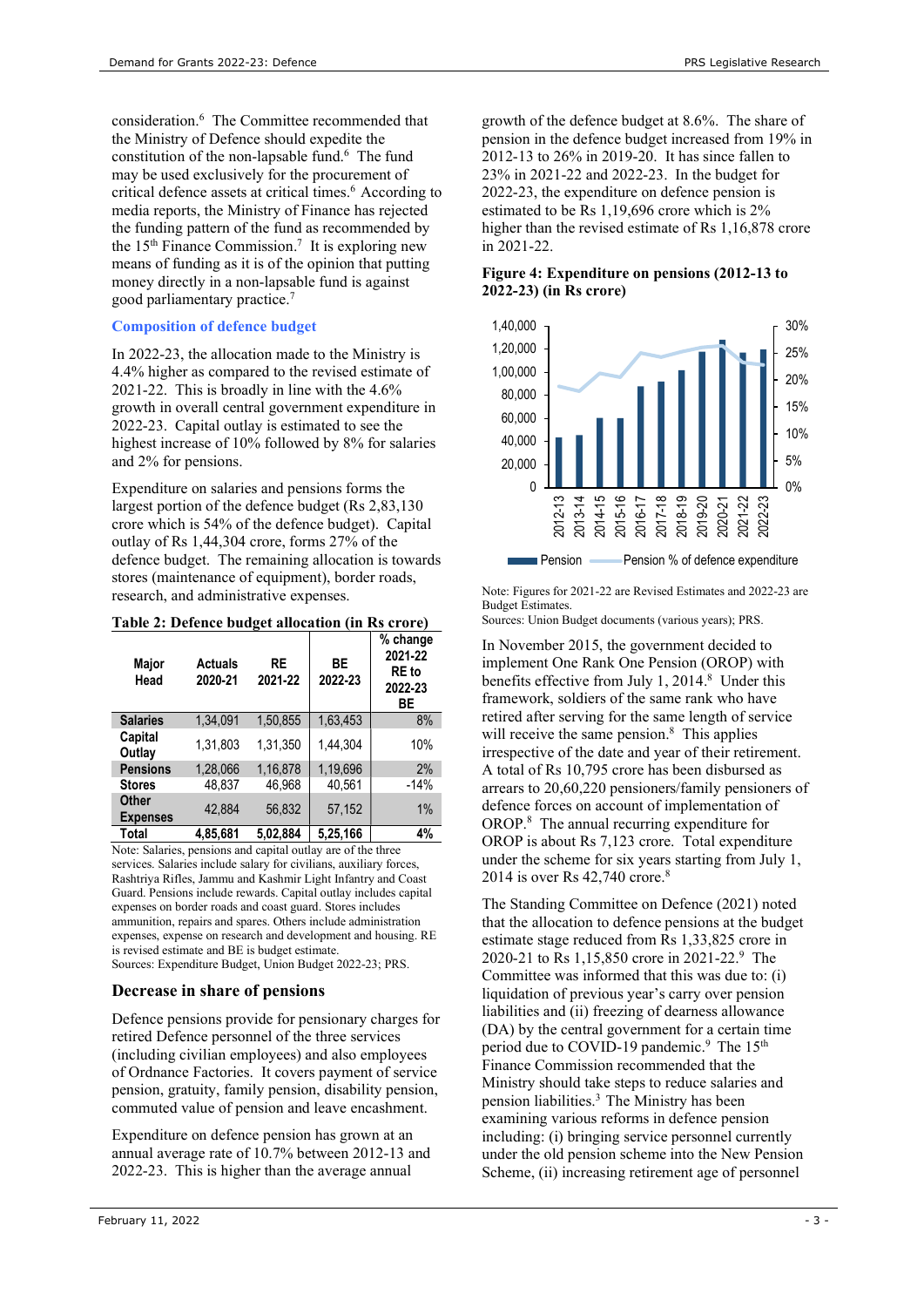below officer ranks, and (iii) transfer of retired personnel to other services.

## Marginal increase in share of capital outlay

Capital outlay for defence includes expenditure on construction work, machinery, and equipment such as tanks, naval vessels, and aircrafts. Since 2012-13, the share of defence budget spent on capital outlay has declined. It was 29% in 2012-13 and declined to 24% in 2019-20. In 2020-21, share of capital outlay in the defence budget increased to 27%. In 2022-23, it is again estimated to be 27%. Note that between 2012-13 and 2018-19 the average annual growth rate of capital outlay was 5% while between 2019-20 and 2022-23 it was 11%.

## Figure 5: Expenditure on capital outlay (2012-13 to 2022-23) (in Rs crore)



Note: Figures for 2021-22 are Revised Estimates and 2022-23 are Budget Estimates.

Sources: Union Budget documents (various years); PRS.

The Standing Committee on Defence (2021) noted that the ratio of revenue to capital outlay in case of the army is at 80:20 which is way short of the ideal ratio of 60:40.<sup>6</sup> With respect to the navy and air force, this ratio is near to the ideal level of 60:40. The Committee recommended that measures should be taken to bridge the gap between the current and the ideal ratio for the army and other services.<sup>6</sup>

| Table 3: Capital outlay on three armed forces |  |
|-----------------------------------------------|--|
| and coast guard (in Rs crore)                 |  |

| ੂ<br><b>Forces</b> | <b>Actuals</b><br>2020-21 | <b>BE</b><br>2021-22 | <b>RE</b><br>2021-22 | ВE<br>2022-23 |
|--------------------|---------------------------|----------------------|----------------------|---------------|
| Army               | 26,321                    | 36.532               | 25.377               | 32,115        |
| Navy               | 41.667                    | 33.254               | 46.022               | 47.591        |
| <b>Air Force</b>   | 58.208                    | 53.215               | 53.215               | 56.852        |
| Coast<br>Guard     | 2,503                     | 2.650                | 3.236                | 4.246         |
| Total              | 1,28,699                  | 1,25,651             | 1,27,850             | 1,40,804      |

Note: Capital outlay on Army and Air Force includes assistance for prototype development. BE is budget estimate and RE is revised estimate.

Sources: Expenditure Budget, Union Budget 2022-23; PRS.

Table 3 shows the amount of capital outlay of the three armed forces and coast guard. The Army saw a 31% decline in its capital outlay budget for 2021- 22 at the revised estimate stage as compared to the budget estimate stage. For Navy and Coast Guard, funds for capital outlay increased 38% and 22% respectively between the budget estimate and revised estimate of 2021-22. In 2022-23, the capital outlay of Coast Guard is expected to increase 31% over the revised estimate of 2021-22. This is followed by the Army which is estimated to see an increase of 27% in its capital outlay budget.

## Committed liabilities

Note that capital acquisition of the armed forces consists of two components: (i) committed liabilities, and (ii) new schemes. Committed liabilities are payments anticipated during a financial year in respect of contracts concluded in previous 35% years (as acquisition is a complex process involving 30% long gestation periods). New schemes include new 25% projects which are at various stages of approval and 20% are likely to be implemented in future.

| 15%  |                                                  |
|------|--------------------------------------------------|
| 10%  | Table 4: Committed liabilities and modernisation |
|      | budget (in Rs crore)                             |
| $-0$ |                                                  |

|    | $\sim$ - - - - - - 1 |                  |               |                  |
|----|----------------------|------------------|---------------|------------------|
| 5% | Year                 | <b>Committed</b> | <b>Budget</b> | <b>Shortfall</b> |
| 0% |                      | liabilities      | allocation    | (in %)           |
|    | 2016-17              | 73,553           | 62,619        | 15%              |
|    | 2017-18              | 91,382           | 68,965        | 25%              |
|    | 2018-19              | 1,10,044         | 73,883        | 33%              |
|    | 2019-20              | 1,13,667         | 80,959        | 29%              |

Note: Figures for committed liabilities have not been publicly disclosed for 2020-21 and 2021-22.

Sources: 3rd Report, Capital Outlay on Defence Services, Procurement Policy and Defence Planning, Standing Committee on Defence, December 2019; PRS.

The Standing Committee on Defence (2019) expressed concern over the shortage in allocation to meet committed liabilities expenditure.<sup>10</sup> The Committee observed that inadequate allocation for committed liabilities could lead to default on contractual obligations.<sup>10</sup> It found the shortage in allocation to cover such expenditure as baffing and observed that if India were to default on payments, it will not go down well in international markets.<sup>10</sup>

The Standing Committee on Defence (2021) noted that despite earlier recommendations to create a dedicated fund for committed liabilities and new schemes, there has been no progress on the same.<sup>6</sup> It again urged the Ministry of Defence to create a dedicated head for committed liabilities and new schemes from next budget onwards. This would ensure that there are no difficulties in meeting the payment deadlines for purchases that have already been committed.<sup>6</sup> The Standing Committee on Defence (2021) was earlier informed by the government that both committed liabilities and new schemes are included in capital acquisition segment of capital budget.<sup>11</sup> Allocations under committed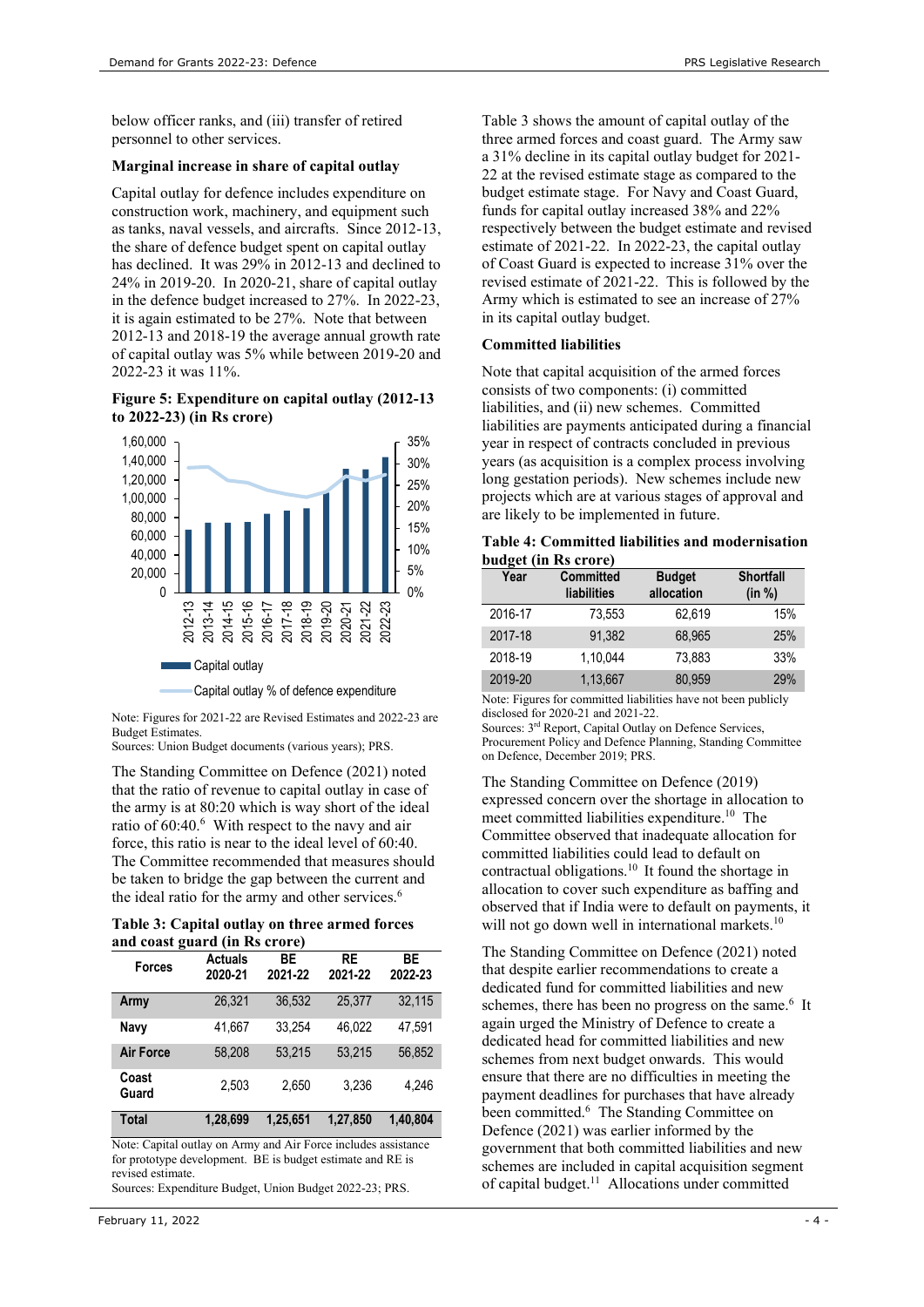liabilities and new schemes are dependent on ceilings received from the Ministry of Finance.<sup>11</sup>

## Analysis of the three armed forces

This section analyses the budget of the three armed forces, as well as issues related to their operational preparedness and modernisation.

In 2022-23, the total allocation of the three forces (including pensions) is Rs 5,25,166 crore which is 94% of the total defence budget. Out of this, allocation for Army accounts for 58% of the defence budget followed by the Air Force at 19% and Navy at 16%. The expenditure on Army, Navy, and Air Force is in the ratio 3.5:1:1.2. The Army has the highest pension obligations. Excluding pensions (which is a cost for former staff and does not contribute to present or future defence preparedness), the expenditure of Army, Navy, and Air Force are in the ratio 2.5:1:1.1. The table below shows the defence budget allocation amongst the three forces.

## Table 5: Defence budget allocation (in Rs crore)

| Major<br>Head | <b>Actuals</b><br>2020-21 | <b>RE</b><br>2021-22 | ВE<br>2022-23 | Share of<br><b>Budget</b> |
|---------------|---------------------------|----------------------|---------------|---------------------------|
| Army          | 2,84,143                  | 2.90.673             | 3,06,055      | 58%                       |
| Navy          | 75.779                    | 81,747               | 86,252        | 16%                       |
| Air<br>Force  | 1,01,673                  | 97,930               | 1.00.650      | 19%                       |
| Other         | 24,086                    | 32.534               | 32,210        | 6%                        |
| <b>Total</b>  | 4,85,681                  | 5,02,884             | 5,25,166      |                           |

Note: Expenditure for Army includes expense on Border Roads Organisation, and Jammu and Kashmir Light Infantry. Expenditure for Navy includes expense on Coast Guard Organisation. RE is revised estimate and BE is budget estimate. Sources: Expenditure Budget, Union Budget 2022-23; PRS.

#### Composition of service budgets

#### Army

#### Table 6: Composition of Army budget (2022-23) (in Rs crore)

| Head                 | Amount<br>Allocated |      |
|----------------------|---------------------|------|
| <b>Salaries</b>      | 1,27,693            | 42%  |
| <b>Pensions</b>      | 1,02,808            | 34%  |
| <b>Modernisation</b> | 25.909              | 8%   |
| <b>Maintenance</b>   | 20.383              | 7%   |
| <b>Others</b>        | 29.262              | 10%  |
| Total                | 3,06,055            | 100% |

Note: Salaries include salary for civilians, auxiliary forces, Rashtriya Rifles, Jammu and Kashmir Light Infantry. Modernisation funds for the Army is calculated from the following heads of the capital outlay: (i) Aircraft and Aeroengine, (ii) Heavy and Medium Vehicles, (iii) Other Equipment, (iv) Rolling Stock, (v) Rashtriya Rifles, and (vi) assistance for prototype development.

Sources: Union Budget 2022-23; PRS.

The Army is the largest of the three forces, both in terms of its budget as well as the number of personnel. In 2022-23, Rs 3,06,055 crore has been allocated for the Army. This includes Rs 2,30,501 crore for salaries and pensions which is 76% of the Army's budget. Note that as of January 1, 2019, the Army has an authorised strength of 12.7 lakh personnel.<sup>12</sup> Significant expenditure on salaries and pensions, leaves only 8% of the Army's budget (Rs 25,909 crore) for modernisation. Table 6 provides the composition of the Army's budget for 2022-23.

Modernisation involves acquisition of state-of-the art technologies and weapons systems to upgrade and augment defence capabilities of the forces. Figure 6 shows the expenditure on modernisation of the Army over the last 10 years. Between 2012-13 and 2022-23, funds for modernisation of the army have increased at an annual average rate of 9%. Note that between 2012-13 and 2016-17, the expenditure on modernisation increased at an annual average rate of 20% while it increased at only 2% between 2016-17 and 2022-23. In 2022-23, Army's modernisation expenditure is estimated to increase by 33% over the revised estimate of 2021-22.

Figure 6: Expenditure on modernisation of Army (in Rs crore)



Note: Figures for 2021-22 are Revised Estimates and for 2022-23 are Budget Estimates.

Sources: Union Budget documents (various years); PRS.

The Standing Committee on Defence (2018) has noted that modern armed forces should have onethird of its equipment in the vintage category, onethird in the current category, and one-third in the state-of-the-art category.<sup>13</sup> However, Indian Army had 68% of its equipment in the vintage category, 24% in the current category, and 8% in the state-ofthe-art category.<sup>13</sup> The Committee also noted that over the years, the Army has accumulated a substantial deficiency of weapons, stores and ammunition. It found that adequate attention has been lacking with respect to both policy and budget for modernising the aging armoury.<sup>13</sup>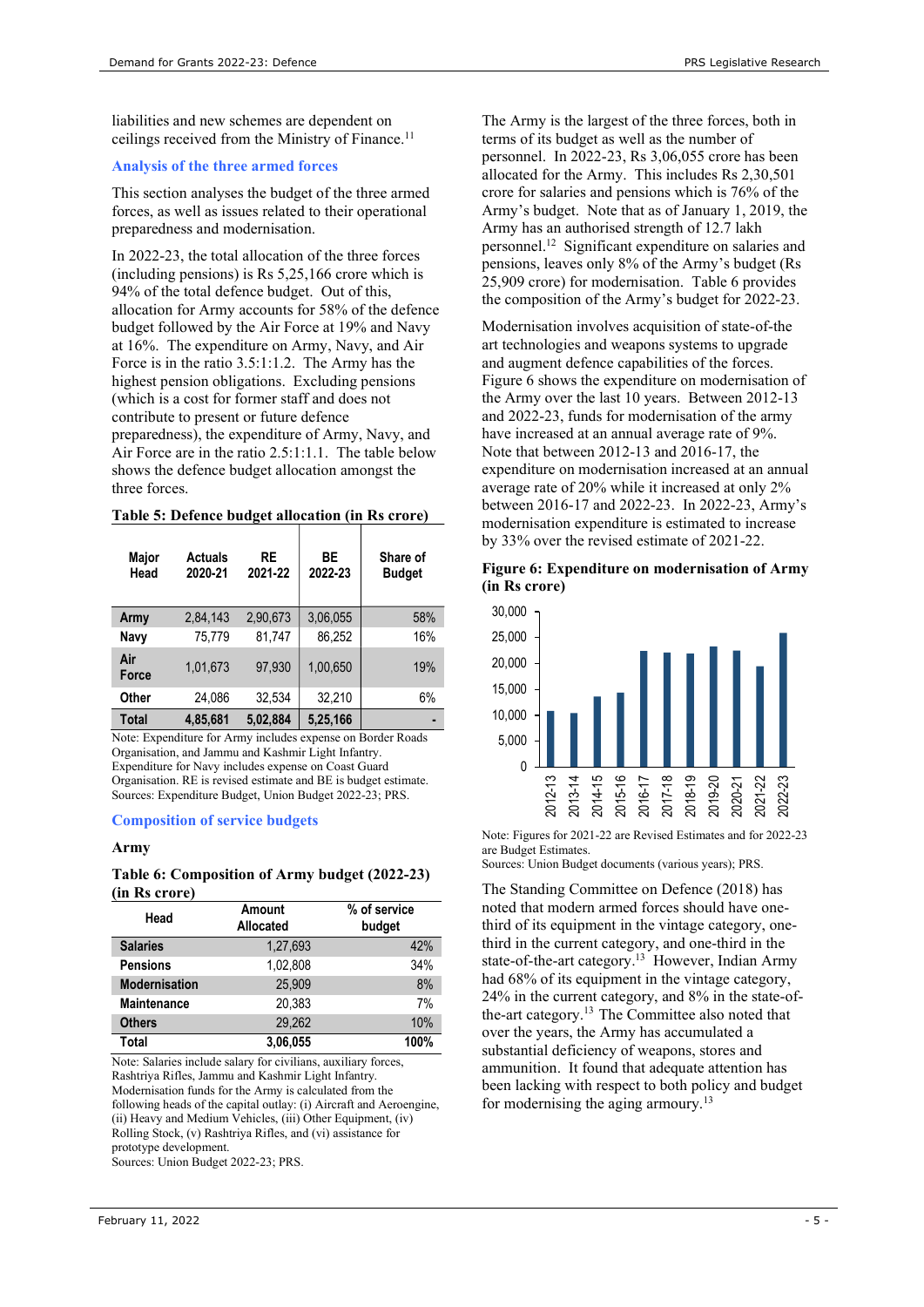## Navy

The Navy has been allocated Rs 86,252 crore (including pensions) in 2022-23. Modernisation comprises 54% (Rs 46,518 crore) of Navy's budget allocation. Table 7 provides the composition of the Navy's budget for 2022-23. The expenditure on naval fleet is expected to increase to Rs 24,717 crore in the revised estimate of 2021-22 from Rs 16,000 crore at the budget estimate stage (54% increase). In July 2021, the Ministry of Defence issued a request for proposal for acquiring six conventional submarines under Project  $75$  (India).<sup>14</sup> The project is estimated to cost over Rs 40,000 crore.<sup>14</sup>

#### Table 7: Composition of Navy budget (2022-23) (in Rs crore)

| Head                 | Amount<br>Allocated | % of service<br>budget |
|----------------------|---------------------|------------------------|
| <b>Modernisation</b> | 46.518              | 54%                    |
| <b>Salaries</b>      | 15.722              | 18%                    |
| <b>Maintenance</b>   | 7.610               | 9%                     |
| <b>Pensions</b>      | 5.944               | 7%                     |
| <b>Others</b>        | 10.458              | 12%                    |
| Total                | 86.252              | 100%                   |

Note: Salaries include salary for civilians and coast guard. Modernisation funds for the Navy is calculated from the following heads of the capital outlay: (i) Aircraft and Aeroengine, (ii) Heavy and Medium Vehicles, (iii) Other Equipment, (iv) Joint Staff, (v) Naval Fleet, and (vi) Naval Dockyards and Projects. Sources: Union Budget 2022-23; PRS.

#### Figure 7: Expenditure on modernisation of Navy (in Rs crore)



Note: Figures for 2021-22 are Revised Estimates and for 2022-23 are Budget Estimates.

Sources: Union Budget documents (various years); PRS.

Between 2012-13 and 2022-23, funds for modernisation of the Navy have increased at an annual average rate of 10%. Note that between 2012-13 and 2018-19, Navy's modernisation expenditure increased an average annual rate of only 3% while between 2018-19 and 2022-23, it increased at a significantly higher rate of 23%. In 2022-23, Navy's modernisation expenditure is expected to increase by 4% over the revised estimate of 2021-22. The modernisation expenditure of the Navy as a percentage of total defence expenditure

decreased from 7% in 2012-13 to 5% in 2018-19. It has since recovered to reach 9% in 2021-22 and 2022-23.

## Air Force

The Indian Air Force (IAF) has been allocated Rs 1,00,650 crore for the year 2022-23 (including pensions for retired personnel). Modernisation comprises 52% (Rs 52,750 crore) of the total budget of the IAF.

#### Table 8: Composition of Air Force budget (2022- 23) (in Rs crore)

| Head                 | Amount<br><b>Allocated</b> | % of service<br>budget |
|----------------------|----------------------------|------------------------|
| <b>Modernisation</b> | 52.750                     | 52%                    |
| <b>Salaries</b>      | 20,038                     | 20%                    |
| <b>Pensions</b>      | 10.925                     | 11%                    |
| <b>Maintenance</b>   | 9.679                      | 10%                    |
| <b>Others</b>        | 7.258                      | 7%                     |
| Total                | 1,00,650                   | 100%                   |

Note: Salaries include salary for civilians. Modernisation funds for the Air Force is calculated from the following heads of the capital outlay: (i) Aircraft and Aeroengine, (ii) Heavy and Medium Vehicles, (iii) Other Equipment, and (iv) assistance for prototype development.

Source: Union Budget 2022-23; PRS.

Figure 8 shows the expenditure on modernisation of IAF over the last 10 years. Funds for modernisation have grown at an annual average rate of 5% between 2012-13 and 2022-23. Note that this is the minimum among all the three forces. Between 2012-13 and 2018-19, the average annual rate of growth of IAF's modernisation funds was only 1% while between 2018-19 and 2022-23 it was 12%. In 2022-23, IAF's modernisation budget is expected to increase by 5% over the revised estimates of 2021-22.

Figure 8: Expenditure on modernisation of IAF (in Rs crore)



Note: Figures for 2021-22 are Revised Estimates and for 2022-23 are Budget Estimates.

Sources: Union Budget documents (various years); PRS.

The CAG has raised issues in relation to the capital acquisition process of the IAF.<sup>15</sup> In its report (2019), the CAG examined 11 contracts of capital acquisition signed between 2012-13 and 2017-18,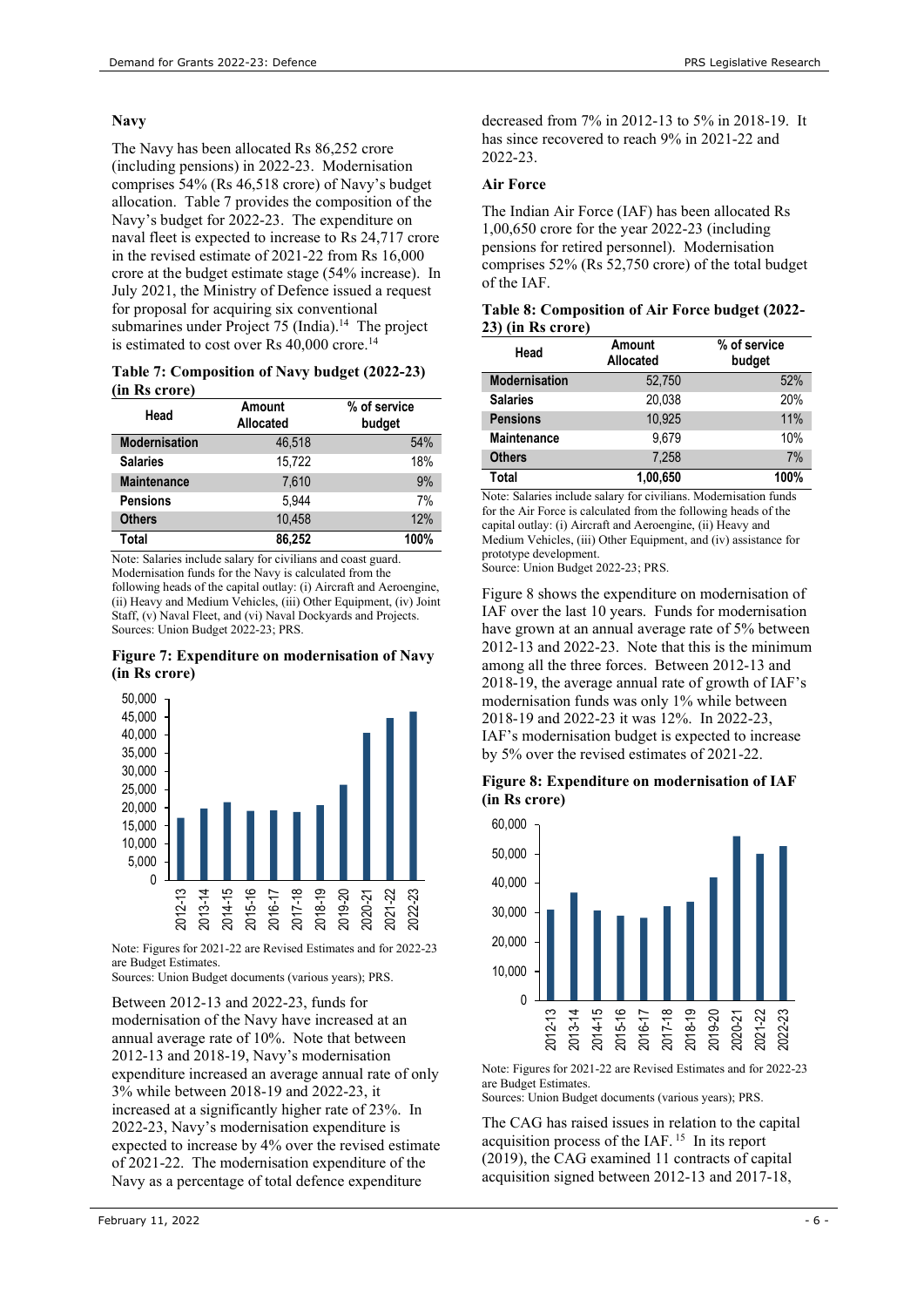with a total value of approximately Rs 95,000 crore. It found that the current acquisition system was unlikely to support the operational preparedness of the IAF and recommended that the Ministry of Defence undertake structural reforms of the entire acquisition process.<sup>15</sup>

The Estimates Committee (2018) has noted that there should be 70% serviceability of aircrafts since aircrafts have to undergo standard maintenance checks.<sup>16</sup> However, as of November 2015, the serviceability of aircrafts was  $60\%$ <sup>16</sup> Serviceability measures the number of aircrafts that are mission capable at a point in time.

## Defence Procurement

## Delays in defence procurement

Defence procurement refers to the acquisition of defence equipment, systems and platforms which is undertaken by the Ministry of Defence, and the three armed forces. In 2016, the government released the Defence Procurement Procedure (DPP) which has been revised and replaced by the Defence Acquisition Procedure (DAP), 2020.<sup>17,18</sup> The Committee on Estimates (2018) noted that procurement and acquisition of defence hardware is a long-drawn process which involves a large number of stakeholders.<sup>16</sup>

Issues of coordination between such large number of stakeholders sometimes lead to avoidable delays.<sup>16</sup> For instance, the Comptroller and Auditor General (CAG) of India observed that in case of procurement of equipment for the air force, it took three to five years to sign the contract, and another three to five years to complete the delivery.<sup>15</sup> The Committee on Estimates observed that such delays adversely impact the defence preparedness of India.<sup>16</sup> It recommended creating an integrated institutional mechanism to reduce the delays in the procurement process.<sup>16</sup>

## Indigenisation

In order to promote indigenisation and domestic production of defence equipment, the government has notified 209 items which will be procured from indigenous sources.19,20 These items, notified through two separate lists in August 2020 and May 2021, are placed under import embargo in a staggered manner. In August 2020, the government estimated that between April 2015 and August 2020, the armed forces had spent close to Rs 3.5 lakh crore on the items that were put under import embargo.<sup>19</sup> It estimated that contracts worth around four lakh crore rupees will be placed with the domestic industry within the next five to seven years.<sup>19</sup>

Table 9 shows the procurement of defence equipment by the three armed services imported from foreign vendors and acquired from indigenous sources. Between 2015-16 and 2018-19, the

percentage of defence equipment acquired from foreign vendors increased to up to 50%. It has reduced since then. In the first six months of 2021- 22, the armed forces had spent Rs 62,975 crore on procurement of defence equipment out of which 34% of the amount has been spent on procurement from foreign sources.<sup>21</sup>

| Table 9: Procurement from domestic and foreign |  |
|------------------------------------------------|--|
| sources (in Rs crore)                          |  |

| Year           | Total<br><b>Procurement</b> | Indian<br>Vendors | Foreign<br>Vendors | %<br>Foreign<br>vendors |
|----------------|-----------------------------|-------------------|--------------------|-------------------------|
| $2015 -$<br>16 | 61.914                      | 39,752            | 22,163             | 36%                     |
| 2016-<br>17    | 69.080                      | 40.545            | 28.534             | 41%                     |
| $2017 -$<br>18 | 72,437                      | 41.892            | 30,545             | 42%                     |
| 2018-<br>19    | 75.491                      | 37.728            | 37.764             | 50%                     |
| 2019-<br>20    | 96.438                      | 54.759            | 41.679             | 43%                     |
| 2020-<br>21    | 75.283                      | 50.898            | 24.385             | 32%                     |

Note: Figures for 2020-21 are up to January 2021. Sources: 21<sup>st</sup> Report, Demands for Grants (2021-22), Standing Committee on Defence; PRS.

The Standing Committee on Defence (2021) had expressed concern on the increasing import of arms and equipment.<sup>6</sup> In 2020, India was the largest importer of arms according to the data compiled by SIPRI.<sup>22</sup> Between 2016-17 and 2019-20, out of a total 213 contracts, 90 contracts have been signed with foreign vendors for procurement of defence equipment.<sup>6</sup> These 90 contracts were worth around Rs 1,76,569 crore.<sup>6</sup>

The Estimates Committee (2018) noted that dependence on foreign suppliers, especially for military hardware, leads to huge expenditure on import of defence equipment.<sup>16</sup> It also makes India's security vulnerable as during emergency situation the supplier may not provide the required weapons or spare parts.<sup>16</sup> The Committee also expressed concern that the indigenisation level in the defence sector is increasing at a very slow rate.<sup>16</sup> The Committee emphasised that increasing local content in defence platforms and hardware will have a multiplier effect.<sup>16</sup> This will create a strong manufacturing sector, generate substantial number of jobs, and save financial resources.<sup>16</sup>

## Low capacity of domestic industry

A key variable that would help to determine the potential of indigenisation of defence procurement is the production capacity of the domestic industry. Table 10 shows the annual turnover of defence public sector undertakings (DPSUs), other public sector undertakings (PSUs), and private companies in the defence sector over the last few years. It also compares the total domestic production of defence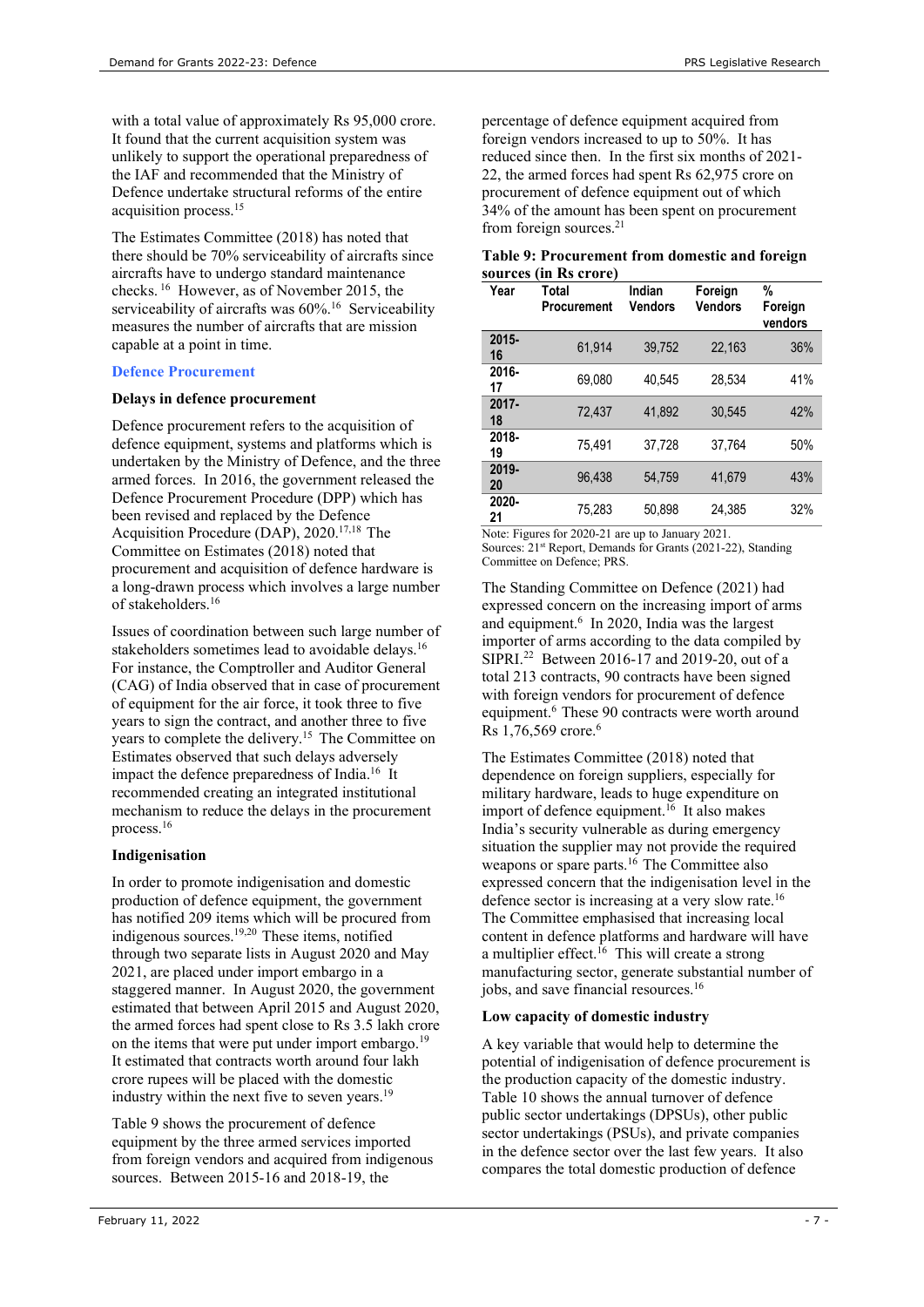equipment to the overall budget for capital outlay of the armed forces.

Table 10: Total production versus capital outlay on defence services (in Rs crore)

| Year           | Private<br>companies | <b>Defence</b><br>and<br>other<br><b>PSUs</b> | Total<br>Production | %<br>Capital<br>outlay<br>budget |
|----------------|----------------------|-----------------------------------------------|---------------------|----------------------------------|
| $2017 -$<br>18 | 15.347               | 63.473                                        | 78.820              | 90%                              |
| 2018-<br>19    | 17,350               | 63,770                                        | 81,120              | 90%                              |
| 2019-<br>20    | 15.894               | 62,676                                        | 78,570              | 74%                              |
| 2020-<br>21    | 17,292               | 67,375                                        | 84,667              | 64%                              |

Note: Capital outlay includes Coast Guard Organisation and Border Roads Development Board.

Sources: Lok Sabha Unstarred Question No. 953, Ministry of Defence; Union Budget documents; PRS.

Note that after 2018-19, the share of total production by the domestic defence industry has fallen as a proportion of capital outlay for the armed forces. In 2020-21, total production by the domestic defence industry amounted to 64% of the overall budget for capital outlay. Decline in production of defence equipment by the domestic industry as a percentage of funds available for capital outlay with the armed services may increase the reliance of the armed forces on imports. The Standing Committee on Defence (2021) had recommended that steps should be taken so that ordnance factories, DPSUs, and private industries work in coordination.<sup>6</sup> This will help to promote import substitution of defence products and expand the export potential of these entities.<sup>6</sup>

An Expert Committee (2015) noted that majority of defence material manufacture in India is in the public sector.<sup>23</sup> In 2020-21, private companies contributed to only 20% of the overall production of the domestic defence industry. This ratio has broadly remained the same since 2017-18. The Expert Committee recommended that the government should support the private defence sector on a long-term basis.<sup>23</sup> This would require both long-term projections and stable current orders along with hand holding in various stages of the procurement cycle.<sup>23</sup>

With effect from October 1, 2021, the central government dissolved the Ordnance Factory Board (OFB) and transferred its operations to seven new DPSUs.<sup>24</sup> OFB was engaged in the production of arms, ammunitions, weapons, and defence equipment. It operated under the administrative control of Department of Defence Production in the Ministry of Defence. According to the government, this is expected to enhance the functional autonomy and efficiency of these entities.<sup>25</sup> The Ministry of Defence has set a target of achieving a turnover of Rs 1.75 lakh crore by 2024 for indigenous

manufacturing of aerospace and defence goods and services.<sup>25</sup> This target includes exports worth Rs 35,000 crore.<sup>25</sup>

## Defence Acquisition Procedure, 2020

The first DAP was promulgated in 2002 and has been revised periodically.<sup>26</sup> DAP 2020 has been applicable from October 1, 2020. It will remain in force till September 30, 2025 or till it is reviewed. It seeks to enhance indigenous content in the manufacturing of defence equipment.<sup>26</sup> DAP is applicable for the acquisition of capital goods and services.<sup>18</sup> It also provides for leasing of assets as another category of acquisition which can substitute huge initial capital outlays with periodical rental payments.<sup>18</sup>

Categories of acquisition provided in DAP are:

- Buy (Indian-IDDM) refers to the acquisition of products from an Indian vendor that have been indigenously designed, developed and manufactured;
- Buy (Indian) refers to the acquisition of products from an Indian vendor which may not have been designed and developed indigenously;
- Buy and Make (Indian) refers to an initial acquisition of equipment from an Indian vendor who is in a tie-up with a foreign vendor, followed by indigenous production involving transfer of technology;
- Buy (Global-Manufacture in India) refers to a purchase from a foreign vendor which is followed by indigenous production of entire/part of equipment though the vendor's Indian subsidiary; and
- Buy (Global) refers to outright purchase of equipment from foreign or Indian vendors.<sup>18</sup>

Among the categories listed above, Buy (Indian-IDDM) is given the highest priority in procurement. This is followed by Buy (Indian) and Buy and Make  $(Indian).<sup>18</sup>$ 

## Table 11: Enhancement in indigenous content

| Category                              | DPP-2016                      | DAP-2020                               |
|---------------------------------------|-------------------------------|----------------------------------------|
| Buy (Indian-IDDM)                     | 40% or more                   | 50% or more                            |
| Buy (Indian)                          | 40% or more                   | 50% or more (for<br>indigenous design) |
| Buy and Make (Indian)                 | 50% or more<br>of 'Make' part | 50% or more of<br>'Make' part          |
| Buy (Global-<br>Manufacture in India) |                               | 50% or more                            |
| Buy (Global)                          |                               | 30% or more (for<br>Indian vendor)     |

Note: Buy and Make category refers to an initial procurement of equipment from a foreign vendor, followed by transfer of technology.

Sources: Press Information Bureau; PRS.

Table 11 shows the increase in indigenous content in the different categories of acquisition. DAP has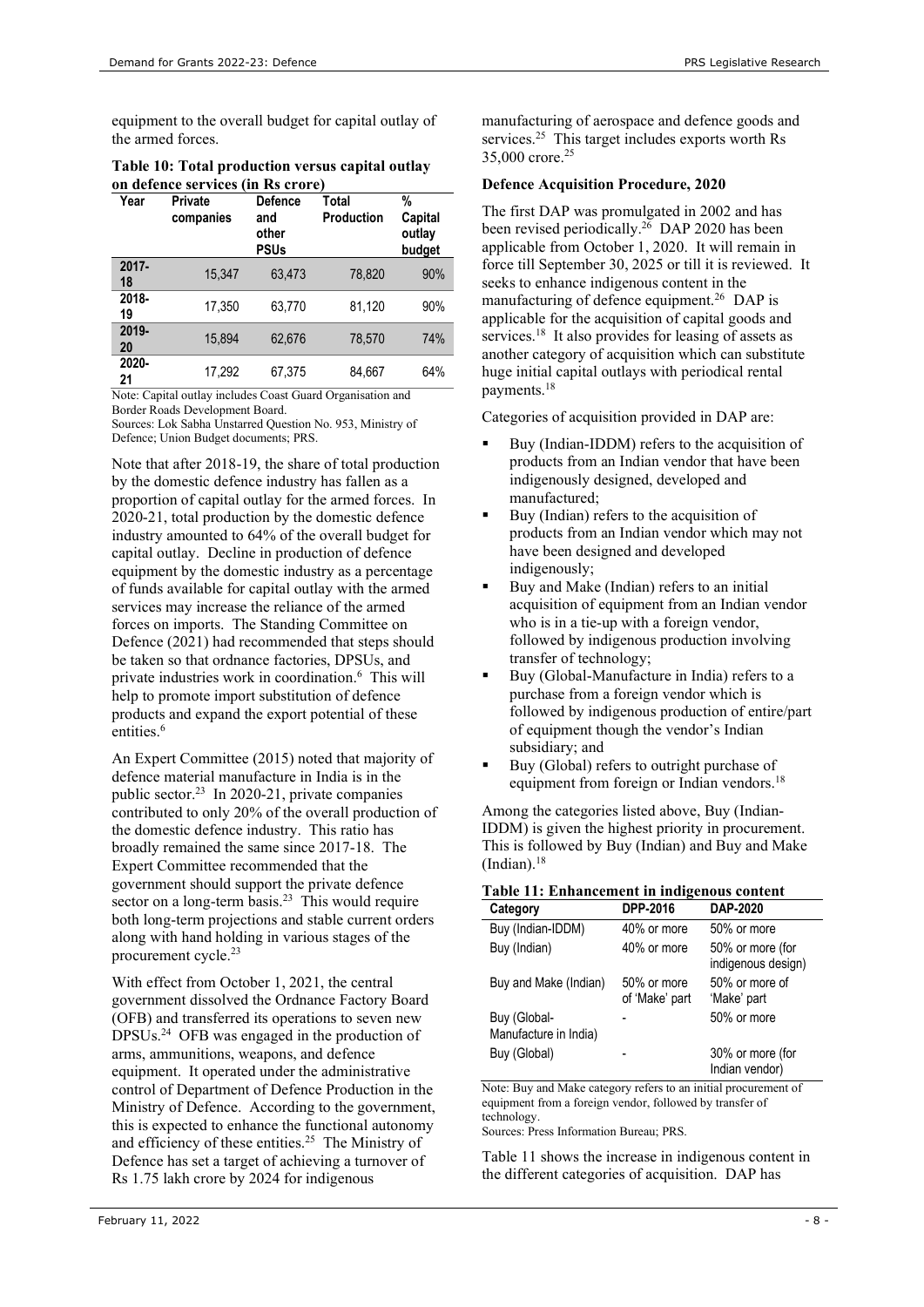increased the requirement for indigenous content in most of the categories of acquisition. Indigenous content is the percent of cost of such content in base contract price (total contract price without taxes and duties). $18$ 

DAP also provides for a separate mechanism for acquisition of systems designed and developed by Defence Research and Development Organisation (DRDO)/DPSU/OFB. Based on operational requirements, the procuring agency will identify equipment which can be designed and developed by DRDO, DPSUs, or OFBs. Such cases would then be categorised under Buy (Indian-IDDM) for subsequent procurement.

### Increase in FDI limit

In September 2020, the central government increased the limit for foreign direct investment (FDI) in defence sector from 49% to 74% under the automatic route.<sup>27</sup> FDI beyond 74% is permitted with government approval which may be given where FDI is likely to result in access to modern technology.<sup>28</sup> Since the increase in limit, an FDI inflow of Rs 186 crore has been reported in the defence sector.<sup>29</sup>

#### Research and Development

Defence research is primarily carried out by DRDO. It is the research and development (R&D) wing of the Ministry of Defence. It is engaged in developing defence technologies such as aeronautics,

<sup>6</sup> 21<sup>st</sup> Report, Demands for Grants (2021-22) Capital Outlay on Defence Services, Procurement Policy, Defence Planning and Married Accommodation Project, Standing Committee on Defence, Lok Sabha, March 2021,

http://164.100.47.193/lsscommittee/Defence/17\_Defence\_21.pdf. <sup>7</sup> "FinMin eyes new ways to boost defence fund", Business

armaments, missiles, and engineering systems. The Standing Committee on Defence (2021) observed a steady drop in the research and development expenditure incurred by DRDO as a percentage of India's GDP.<sup>30</sup>

## Table 12: DRDO's research and development expenditure (in Rs crore)

| Year    | <b>R&amp;D Expenditure</b> | % of GDP |
|---------|----------------------------|----------|
| 2016-17 | 13.501                     | 0.088%   |
| 2017-18 | 15.399                     | 0.091%   |
| 2018-19 | 17.122                     | 0.09%    |
| 2019-20 | 17.731                     | 0.087%   |
| 2020-21 | 16.466                     | 0.084%   |

Sources: 22nd Report, Demands for Grants (2021-22), Ordnance Factories, Defence Research and Development Organisation, Directorate General of Quality Assurance and National Cadet Corps, Standing Committee on Defence; PRS.

The Committee noted that the expenditure incurred on defence research and development has remained around 1% of GDP which is substantially less as compared to other developed nations.<sup>30</sup> The Committee recommended providing adequate allocations to DRDO so that it can scale up its research and development activities. There is a need to enhance the expenditure of DRDO as a percentage of GDP as well as a percentage of the total defence budget so that it can take up flagship projects for the design and development of weapon systems.<sup>30</sup>

<sup>&</sup>lt;sup>1</sup> "World military spending rises to almost \$2 trillion in 2020", Stockholm International Peace Research Institute, as accessed on January 10, 2022, https://www.sipri.org/media/pressrelease/2021/world-military-spending-rises-almost-2-trillion-2020.

<sup>&</sup>lt;sup>2</sup> 40<sup>th</sup> Report: Demands for Grants (2018-19) General Defence Budget, Border Roads Organisation, Indian Coast Guard, Military Engineer Services, Directorate General Defence Estates, Defence Public Sector Undertakings, Welfare of Ex-Servicemen, Defence Pensions, Ex-Servicemen Contributory Health Scheme, Standing Committee on Defence, Lok Sabha, March 12, 2018, http://164.100.47.193/lsscommittee/Defence/16\_Defence\_40.pdf.

<sup>&</sup>lt;sup>3</sup> Chapter 11, Defence and Internal Security, Volume-I Main Report, 15th Finance Commission, October 2020

<sup>&</sup>lt;sup>4</sup> 32<sup>nd</sup> Report, Creation of Non-Lapsable Capital Fund Account, Instead of the Present System, Standing Committee on Defence, Lok Sabha, August 2017,

http://164.100.47.193/lsscommittee/Defence/16\_Defence\_32.pdf. <sup>5</sup> 48<sup>th</sup> Report, Action Taken by the Government on the

Observations/Recommendations contained in the Forty-second Report (16th Lok Sabha) on 'Demands for Grants of the Ministry of Defence for the year 2018-19 on Capital Outlay on Defence Services, Procurement Policy and Defence Planning (Demand No. 21), Standing Committee on Defence, Lok Sabha, January 2019, http://164.100.47.193/lsscommittee/Defence/16\_Defence\_48.pdf.

Standard, February 7, 2022, https://www.business-

standard.com/article/economy-policy/finance-ministry-eyes-newways-to-boost-non-lapsable-defence-fund-122020700004\_1.html. 8 "One Rank One Pension (OROP)", Press Information Bureau,

Ministry of Defence, November 3, 2021.

<sup>&</sup>lt;sup>9</sup> 19<sup>th</sup> Report, Demands for Grants (2021-22), General Defence Budget, Border Roads Organisation, Indian Coast Guard, Defence Estates Organisation, Defence Public Sector Undertakings, Canteen Stores Department, Welfare of Ex-Servicemen and Defence Pensions, Standing Committee on Defence, Lok Sabha, March 2021,

http://164.100.47.193/lsscommittee/Defence/17\_Defence\_19.pdf. <sup>10</sup> 3rd Report, Demands for Grants (2019-20), Capital Outlay on Defence Services, Procurement Policy, Defence Planning and Married Accommodation Project, December 2019,

http://164.100.47.193/lsscommittee/Defence/17\_Defence\_3.pdf. <sup>11</sup> 18<sup>th</sup> Report, Action Taken by the Government on the Seventh

Report (17th Lok Sabha) on 'Capital Outlay on Defence Services, Procurement Policy, Defence Planning and Married

Accommodation Project (Demand No. 20)', Standing Committee on Defence, Lok Sabha, March 2021,

http://164.100.47.193/lsscommittee/Defence/17\_Defence\_18.pdf. <sup>12</sup> "Strength of Defence Forces", Press Information Bureau, Ministry of Defence, July 24, 2019.

<sup>&</sup>lt;sup>13</sup> 41<sup>st</sup> Report, Demands for Grants (2018-19) Army, Navy and Air Force, Standing Committee on Defence, Lok Sabha, March 2018,

http://164.100.47.193/lsscommittee/Defence/16\_Defence\_41.pdf.

<sup>&</sup>lt;sup>14</sup> "MoD issues RFP for construction of six P-75(I) submarines for Indian Navy", Press Information Bureau, Ministry of Defence, July 20, 2021.

<sup>15</sup> Report No. 3 of 2019: Performance Audit Report of the Comptroller and Auditor General of Indian on Capital Acquisition